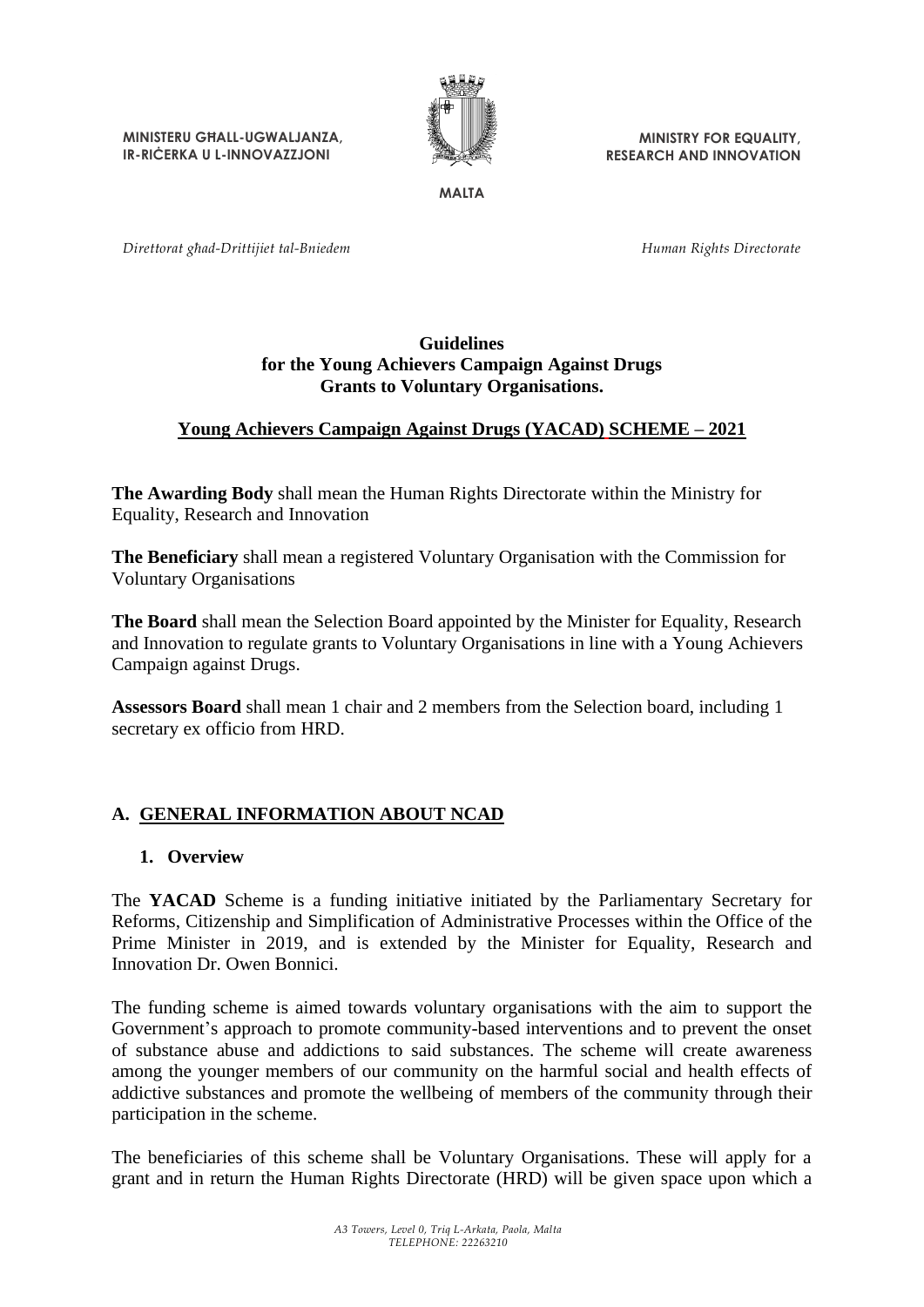structure for promotional purposes will be installed on their property for duration of **12 months** with an option to review the terms and conditions if a renewal is agreed upon between both parties.

HRD would be granted permission to access the facility owned by the beneficiary and to use the structure as a backdrop for any events or campaigns organised by HRD during the duration of the prescribed Term.

## **2. Type of funding**

The scheme calls for Voluntary Organisations to submit an application for their ad spaces to be rented by the Ministry for Equality, Research and Innovation as part of this initiative with the theme 'Substance and Drug Abuse'. Further information on the conditions of the scheme can be found in Section 9 of these guidelines.

## **3. Financial allocation**

The funds will be administered by the Board appointed by the Minister for Equality, Research and Innovation to regulate grants to Voluntary Organisations in line with a Young Achievers Campaign against Drugs.

## **4. Application process**

E-applications must be submitted via the **Servizzi.gov.mt** between the **19th of October and the 2 nd of November 2021**

## **B. ELIGIBILITY AND AWARD CRITERIA**

## **1. Eligibility**

The following entities are eligible to apply for this scheme:

- Voluntary organisations which are sports-related and/or work with or for young people.

By the time of submission of application, the Voluntary Organisation should:

- Provide a service to young people aged between 13 and 30 years of age.
- Be officially registered as a Voluntary Organisation with the Commissioner for Voluntary Organisations and compliant with the Commissioner for Voluntary Organisations as at date of application as per 'Annual Returns and Annual Accounts forms in accordance with Subsidiary Legislation 492.01'.
- Submit only one e-application per centre through which the Voluntary Organisation operates.
- Submit all information required at the point of e-application.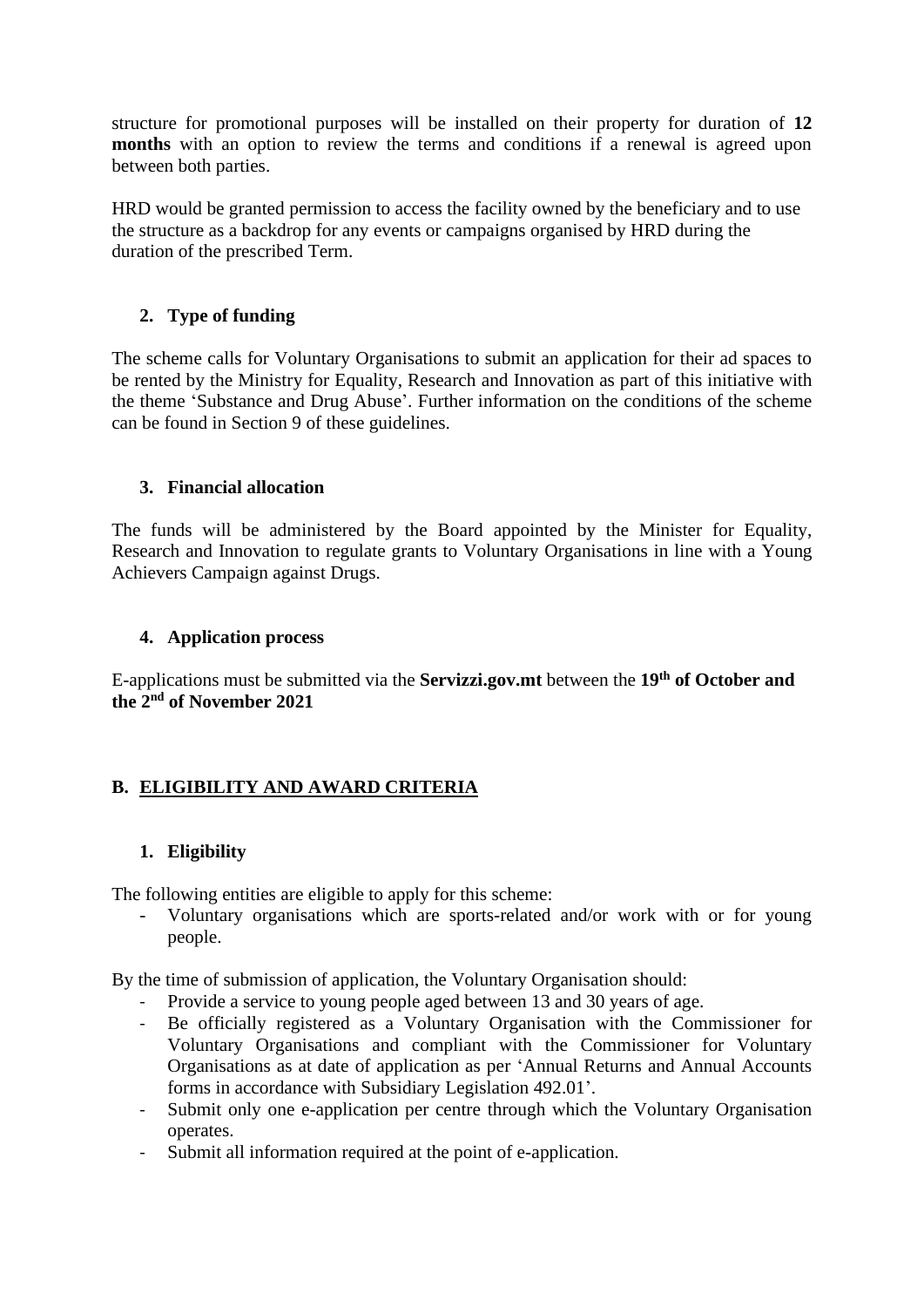## **2. Exclusion criteria**

- E-applications submitted by organisations who are declared as non-compliant to the 'Annual Returns and Annual Accounts forms in accordance with Subsidiary Legislation 492.01' by the Commissioner for Voluntary Organisations at point of application.
- E-applications which do not contain full information as requested by application and in these Guidelines and Regulations.

# **3. Award criteria**

All applications received will undergo an eligibility check against the eligibility and exclusion criteria.

The e-application which have successfully passed the eligibility and exclusion criteria will be evaluated by an Assessors board appointed by the Minister for Equality, Research and Innovation.

The Assessors board appointed will list and issue the list of projects being granted funding. The Board shall review and evaluate application on a first-come-first served basis. If an applicant VO has provided availability of more than one ad space, the Board reserves the right to accept only one ad space.

Applications shall be considered by the Board after the submission deadline in case funding is available.

All applicants will be notified of the result via e-mail provided in the e-application.

# **C. FUNDING RULES**

# **1. Conditions for funding**

The VO shall provide an ad space available for a period of 12 months commencing from December 2021. The applicant may apply for any of the ad space sizes below (one or more):



• **A variation of -/+ 10% to the stipulated dimensions may ensue.**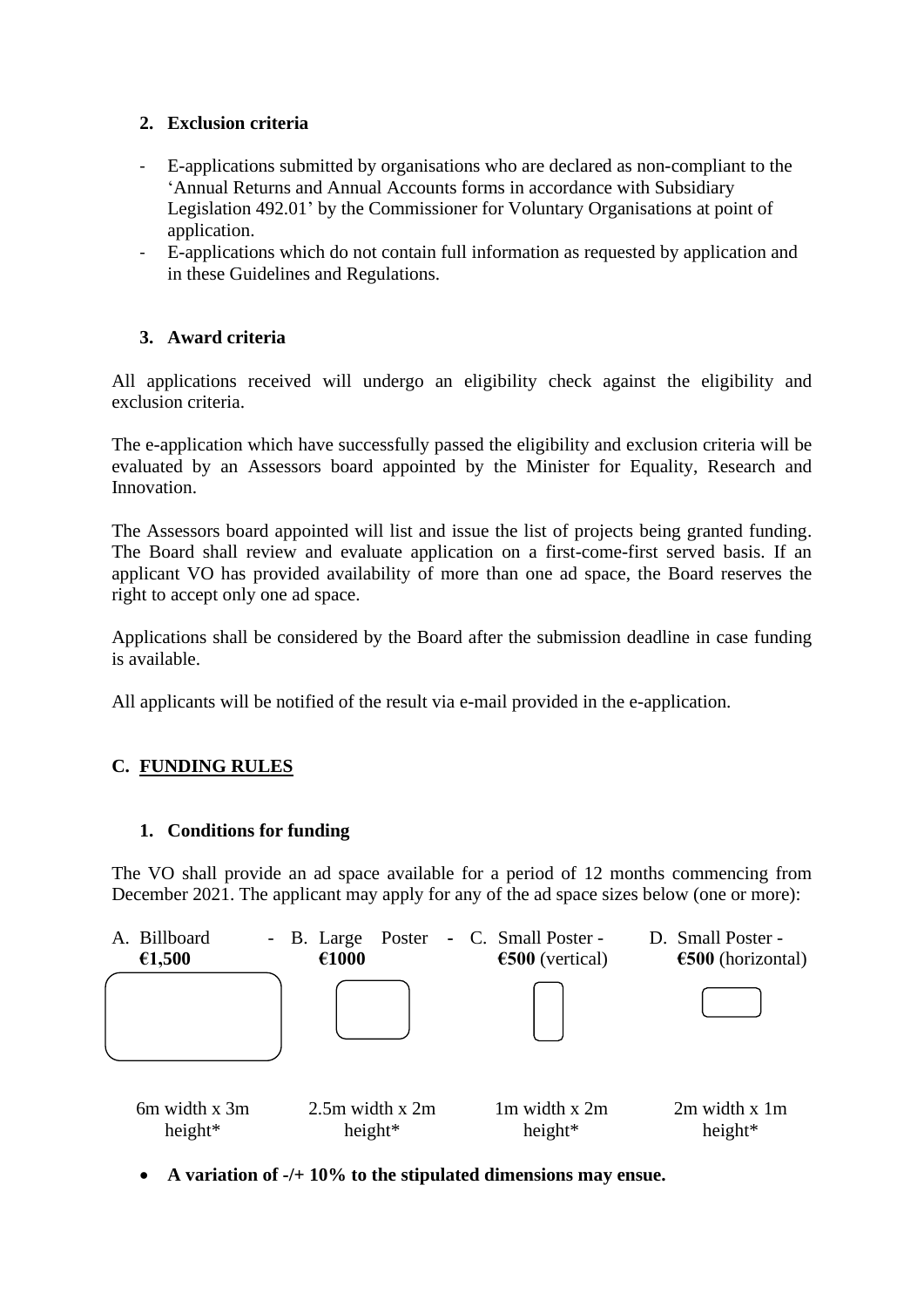## **2. Allocation of funding**

The amount of funding allocated to the ad spaces are as follows:

- A. Billboard  $\epsilon$ 1500
- B. Large poster  $\epsilon$ 1000
- C. Small poster (vertical)  $6500$
- D. Small poster (horizontal)  $\epsilon$ 500

The VO may apply for more than one ad space provided above. The funds allocated to each eligible VO shall not exceed the amount of **€4000 during a period of 12 months**. The Board shall vet every application submitted in due time and reserves the right to accept the rental of one/some/all ad spaces provided in the e-application.

#### **3. Disbursement terms**

80% of the funding will be disbursed via bank transfer to the Beneficiary Voluntary Organisation upon signing of the grant agreement. The remaining 20% will be disbursed via bank transfer upon the termination of the grant agreement.

#### **4. Obligations of VO arising out of this funding scheme**

During the period of implementation, the Beneficiary VO shall:

- Provide bi-monthly updates to the Board responsible to regulate grants to Voluntary Organisations in line with a Young Achievers Campaign against Drugs within the Ministry for Equality, Research and Innovation, including photographic evidence of the state of the structure installed upon the leased space or at the discretion of the Board;
- Ensure the poster is maintained in a clean state and unobstructed for the whole duration of the lease agreement;
- Report to the Board responsible to regulate grants to Voluntary Organisations in line with a Young Achievers Campaign against Drugs in case any visible damage is sustained to the ad;
- Make the facility accessible for any events organised by the Ministry for Equality, Research and Innovation and the ad space to be used as backdrop during such events;
- Provide logistical support in organising promotional events of the Scheme at the premises of the VO;
- Any other documentation as directed by the Ministry.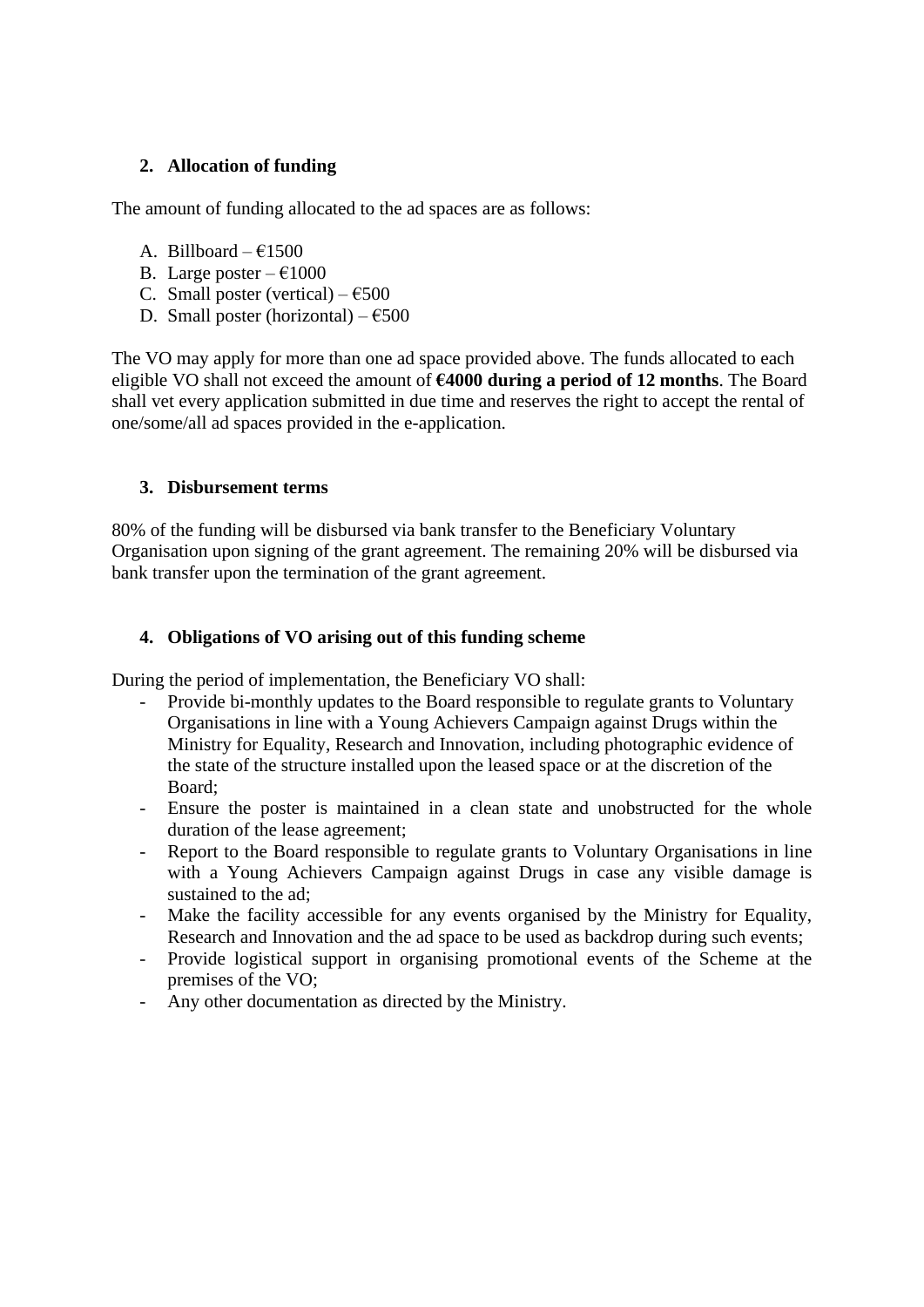### **5. Documentation to be submitted with e-application via online portal Servizz.Gov.mt**

Together with the e-application, the applicant needs to include:

- Voluntary Organisation's registration Certificate;
- A plan of the footprint of the property showing the exact location of the available area and dimension;
- Photos of the space/s being provided;
- Projected visibility per week with details of the target audience and estimate number being reached;
- Any other information requested in the application form.

The ad/s itself shall be provided by the Ministry for Equality, Research and Innovation and no printing, affixing, dismantling and/or maintenance costs shall be incurred by the VO.

#### **6. Signing of the grant agreement**

Voluntary Organisations receiving grants through the scheme will be required to sign an agreement with the awarding body. The agreement is drawn up to outline the obligations of the beneficiary and details the financial procedures.

## **7. Audits and monitoring**

All eligible applicants that are approved for award of funding shall be subject to verification by an auditor appointed by the Minister for Equality, Research and Innovation. This may include but not limited to on-site visits. When requested, all to-date documentation needs to be presented.

#### **8. Data protection**

Personal data supplied to the Minister Equality, Research and Innovation within the scope of adjudication this scheme is processed, in accordance with Community obligations according to law and in line with the provisions of Regulation (EU) 2016/679 of the European Parliament and of the Council of 27 April 2016 on the protection of natural persons with regard to the processing of personal data and on the free movement of such data, and repealing Directive 95/46/EC (General Data Protection Regulation) and any subsequent amendments, by the Minister for Equality, Research and Innovation and by other stakeholders and competent authorities mandated to adjudicate, monitor, execute payments, control and audit the project/contract.

#### **9. Other conditions**

- The Term shall commence upon clearance is granted by the Board to transfer the grant via Bank Transfer to an account in the name of the Beneficiary.